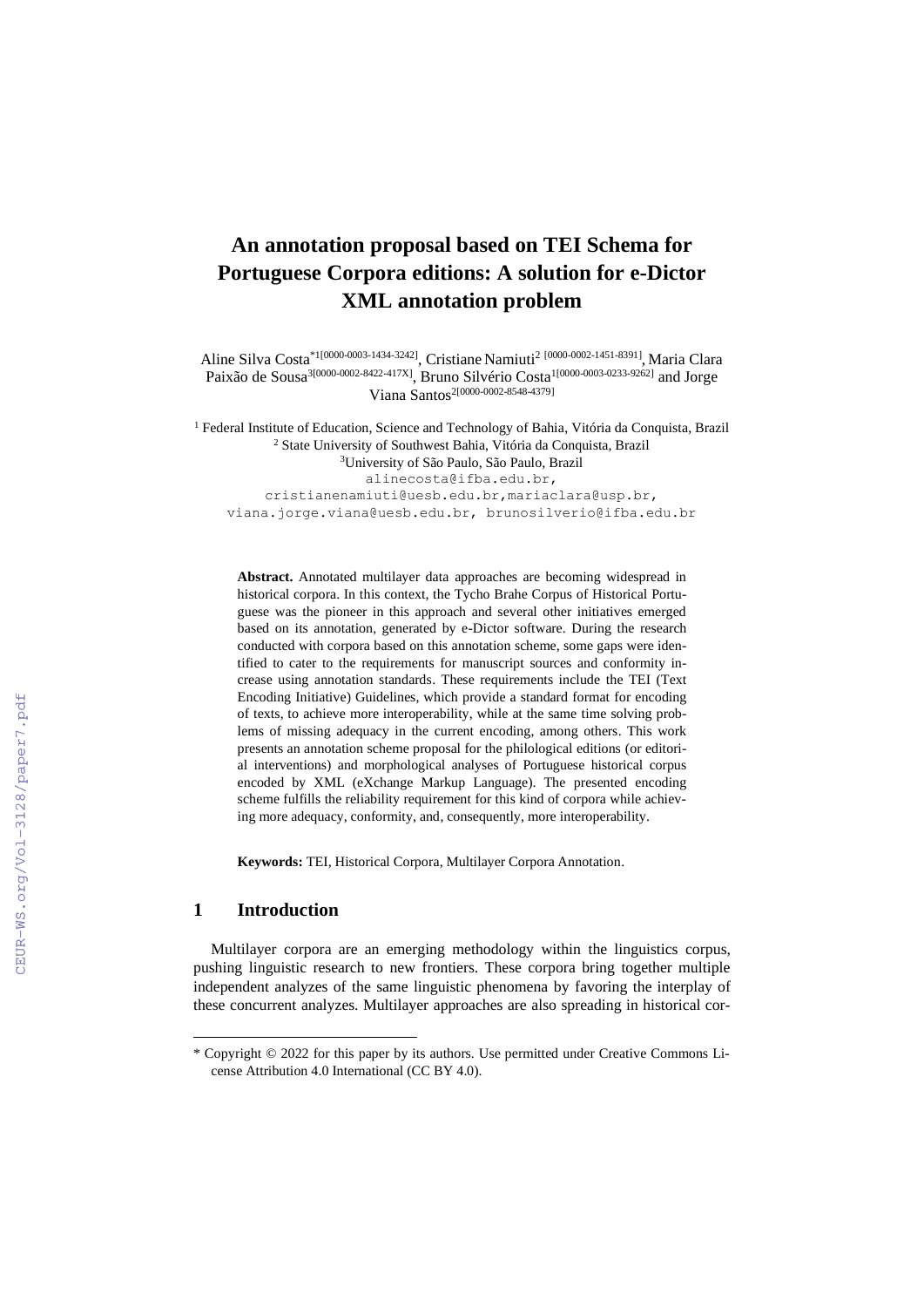pora, allowing to merge the manuscript structure around the text with representations of morphological analyzes and syntactic treebanks [1]. In the context of the historical corpora of the Portuguese language, the Tycho Brahe Corpus - TBC [2] was the pioneer in this approach, bringing together the philological editions encoding with morphological and syntactic analyzes. The TBC is a historical corpus composed of Portuguese texts from the 14th to the 19th centuries, which were ported to digital support. The current editorial interventions annotation, designed by [3], is expressed using XML. It defines XML tags for each variant point in the text, favoring to keep and recover the original forms and their edited versions. This encoding is applied by e-Dictor software [4], according to editorial interventions made by the user in its graphic interface. The scheme generated by the e-Dictor must fulfill the requirement conformity of the original text to the historical sources, postulated by [5] and corroborated by [6] in the context of historical manuscript sources.

Other Portuguese corpora project initiatives emerged in Brazil based on e-Dictor annotation, and nowadays at least seven large projects are using it [7]. Among these projects is the DOViC Corpus ('*Corpus de Documentos Oitocentistas de Vitoria da Conquista*', Vitoria da Conquista Nineteenth Century Documents Corpus, South-west region of Bahia, Brazil) [8]. New requirements arose for the e-Dictor XML annotation scheme as the research progressed. For manuscript documents of DOViC, it was necessary to encode several data for this kind of document, which was not designed by the e-Dictor annotation scheme. As the Portuguese language is among the lowresources languages [9], it is important to adopt standard formats or models under well-documented and accepted norms, such as the TEI Guidelines [10]. The adoption of less idiosyncratic models or representations of data contributes to the dissemination and expansion of research with the Portuguese language, as this favors the exchange of data and its conversion for use with new annotation tools, increasing the probability that other researchers can use the corpus and even extend the data. The e-Dictor scheme also had problems in the adequacy of word representation when segmentation or join edits occurred.

Aiming to achieve more sharing, merging, and comparison of Portuguese language resources and resolve the found problems, a proposal of a new annotation scheme for the historical corpora of the Portuguese language encoded in XML is being developed. This action is part of ongoing doctoral dissertation research within the scope of the Postgraduate Program in Linguistics (PPGLIN) offered by *Universidade Estadual do Sudoeste da Bahia* – UESB (Southwest of Bahia State University). The scheme under development targets greater adequacy, conformity, and, consequently, more interoperability. It must be TEI-conformant and meet the requirement of reliability to original texts. A new version of e-Dictor, as a web-based application, will be developed, incorporating the new annotation proposed. The result can be used to any written corpus of the Portuguese language, either manuscript, oral transcript, or written.

This paper focuses on the philological editions encoding layer annotation, cutting through the proposal annotation scheme under development, presenting specifically an example of segmentation edition followed by modernization of the word spelling. The objective of this work is to present and shortly discuss a proposal of a TEIconformant scheme for the editorial interventions, meeting the requirements required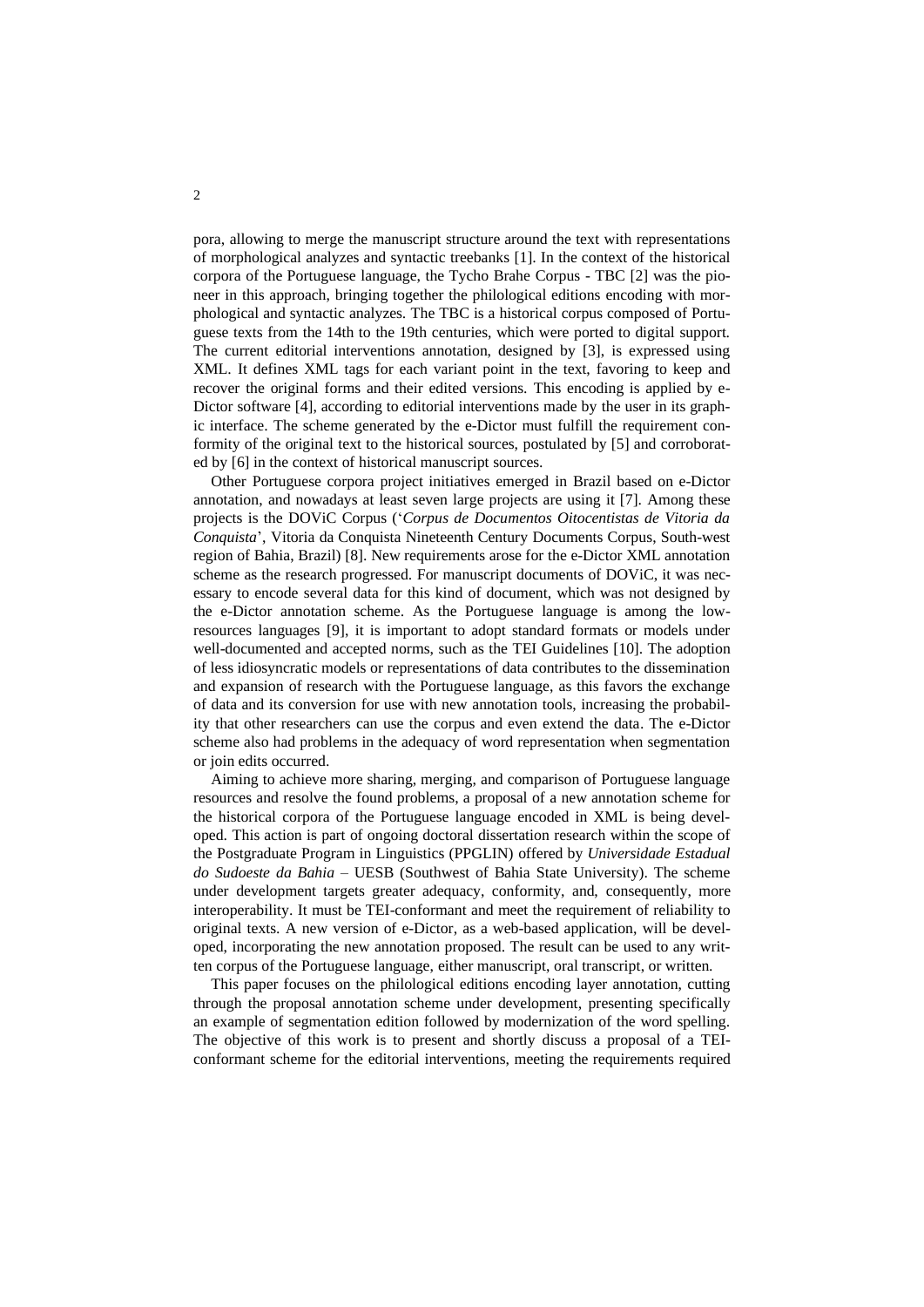by research with historical corpora. The corpus used in this research extract is DOViC, using an excerpt from the manuscript document '*Carta de Liberdade do Cabrinha Bernardo*' (Manumission Letter from Slave Bernardo), which is part of this corpus.

#### **2 TEI-conformant proposal for philological editions**

The e-Dictor XML encoding uses the  $\langle w \rangle$  element to represent a word, the  $\langle \circ \rangle$  element to represent the original form of transcript text, and  $\ll$  element for any changes made by the editor. The editing type is encoded in the "type" attribute, which can have the values "seg" for segmentation, "jun" for junction, "mod" for modernization, and "gra" for spelling edits assigned to it. Figure 1 presents an excerpt of the document annotated in the current scheme on the left side, where the passage "*dehum*" ("of a") is composed of two words, which were originally written together (line 4 of Figure 1). The editor segmented the passage, whose encoding is represented in line 5 of Figure 1. Then, the word "*hum*" ("a" or "an" in English), written as "*um*" nowadays, was modernized, which is represented in line 6 of Figure 1. The  $\langle m \rangle$  elements encode the morphological analysis, assigning the POS category to the "v" attribute value. The element content should match the word analyzed by the POS tagger.

We consider that the e-Dictor annotation in this situation is semantically misleading, as it keeps two words "*de*" and "*hum*" in a single <w> element. The attribution of the "D-UM" tag (equivalent to indefinite determinant) was realized by the POS tagger from the string "de hum",  $\ll$  element content of line 6, but the content that received this tag POS corresponds to the unmodernized version "hum", as encoded in line 8. The annotation also does not explicit that the modernization corresponds only to the word "hum", rather than the whole string "de um" such as modernization of "de hum", as the encoding indicates in lines 5 and 6.



**Fig. 1.** Comparison between the e-Dictor annotation and the new annotation proposed schemes

Figure 1 presents the same excerpt from the previous example encoded with the new proposal on the right side. For the new annotation scheme, we propose that each "token" coming from the transcription step is encoded in the <orig> element, recommended by TEI as an indication that the reading follows the original. In the edition phase, each <orig> element will be wrapped in an <ab> element (defined by TEI as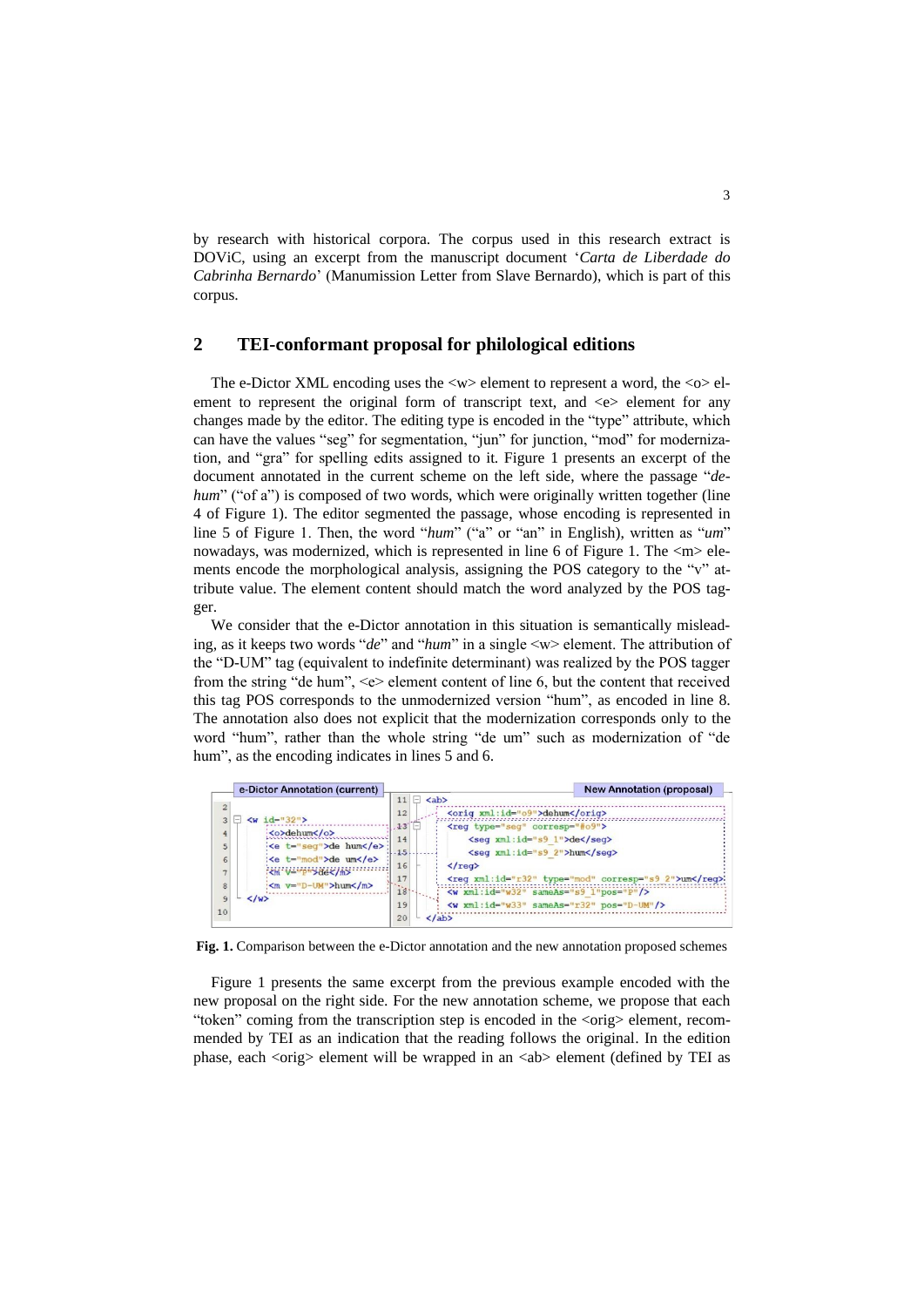"anonymous block"). All changes made by the editor to the  $\langle \text{orig}\rangle$  content will be recorded in sequential  $\langle$ reg $\rangle$  (regularization) elements within the parent  $\langle$ ab $\rangle$  block. The TEI Guidelines define that <reg> element may be used for any kind of regularization, including normalization, standardization, and modernization [10]. The edition type will be encoded in the "type" attribute and the "corresp" attribute links the edition realized to the element being normalized. The tokens generated by the segmentation are encoded in  $\langle$ seg $\rangle$  elements (defined to segment units) as descendants of the element representing the edition that generated them. Each word will be encoded by the <w> element and the POS category will be encoded by the "pos" attribute. This corresponds to morphological layer annotation and the "pos" value attribution will be realized after tagger POS runs.

We encode  $\langle w \rangle$  with the "same as" attribute, which points to an element whose content is the same as the current element. It is useful to represent the fact that one element of a text is identical to others. Alternatively, the <w> elements (lines 18 and 19 of Figure 1) could be removed from the <ab> block and encoded by the *stand-off* method, into a single block that brings together all the words with the POS category annotation elsewhere in the same file or even in another file. The proposal of a new encoding scheme represents adequately the words in two  $\langle w \rangle$  elements and explicitly marks the linking between the edition and the element that corresponds to it. In the modernization of "hum", encoded in line 17 of Figure 1, the attribute "corresp" value references the segment whose "xml:id" is "s9\_2", which encodes what content is being modernized.

The new annotation scheme will be implemented in a new version of e-Dictor (version 2.0) that will be developed within the scope of this work. e-Dictor 2.0 will replace the annotator of edits in the current format (e-Dictor 1.0), which has a desktop GUI (Graphic User Interface). The new version will be a web-based application and like e-Dictor 1.0, it will have the POS tagger embedded in its code, calling it after editorial interventions made by the user. The link between edits and segments  $(\langle \text{seg}\rangle)$ elements) shown in the annotation proposal will be generated according to the user's actions in the software's GUI. This proposal is also suitable for join edits, which generate a word from two or more <orig> elements. Changing the annotation does not impose any overload on e-Dictor software.

The complete result from ongoing research aims to develop a syntactic annotation scheme aligned to other layers plus the annotation of metadata. The resulting scheme can be used to any written corpus of the Portuguese language, either manuscript, oral transcript, or written. Although focused on historical corpora, the scheme is also intended for contemporary corpora. The Carolina Corpus ('*Corpus Aberto para Linguística e Inteligência Artificial',* Open Corpus for Linguistics and Artificial Intelligence), a large open corpus of Brazilian Portuguese texts, which was released in March 2022, has already adopted the metadata annotation scheme developed in this work [11].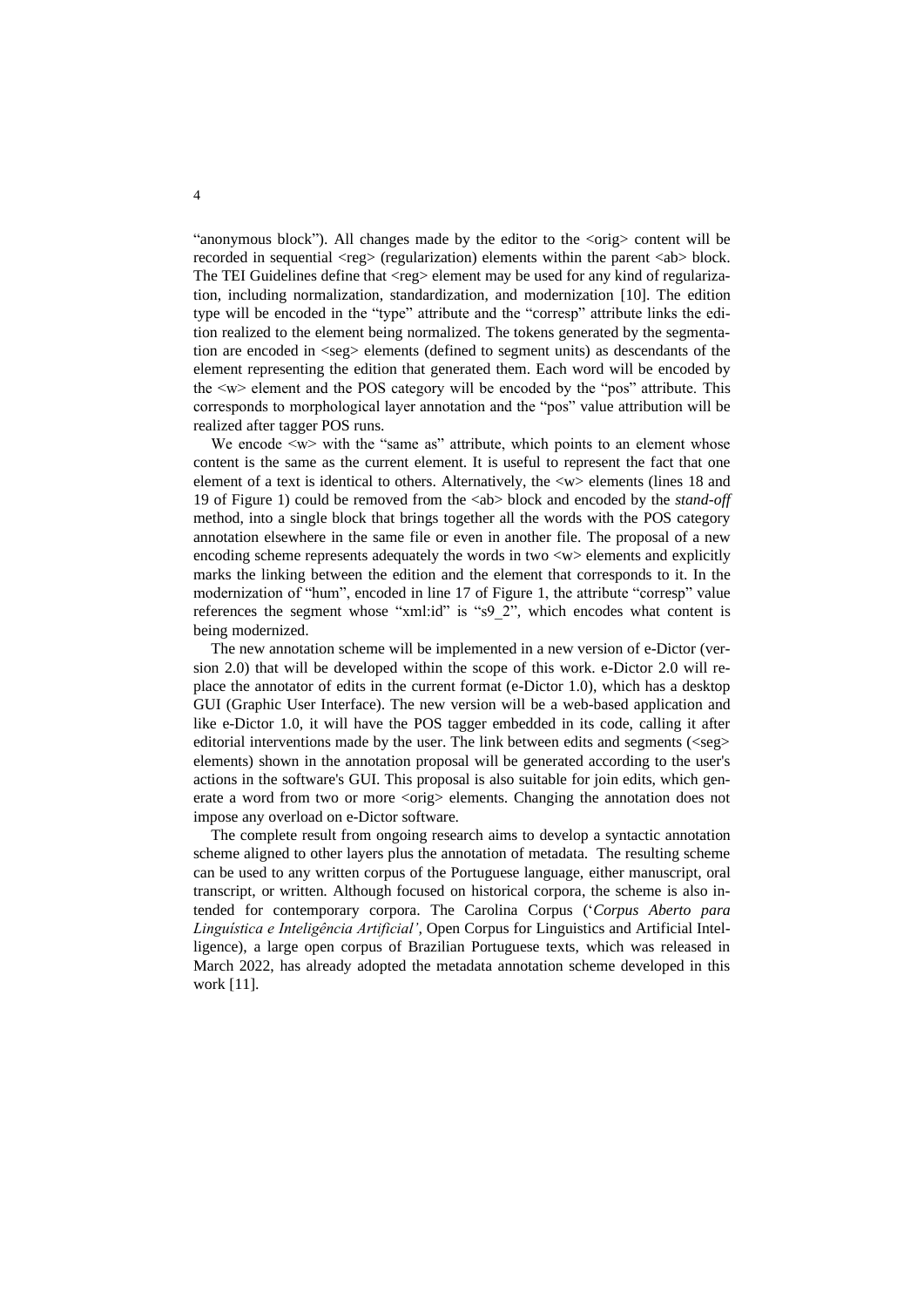# **3 Final considerations**

The proposed scheme for morphological analysis and editorial interventions for Portuguese historical corpora, presented in this paper, solves the inadequate representation of words and editorial interventions found in e-Dictor encoding XML. By changing the current to TEI-conformant schema, it achieves a less idiosyncratic scheme, based on a widely accepted standard for annotation of digital texts. Thus, greater interoperability is achieved and there will be a greater possibility that other researchers will use the corpora that use the e-Dictor software, annotated in this format. The complete research aims to present to the research community a multilayered annotation schema for Portuguese historical corpora, with TEI-conformant syntactic annotation aligned to the other layers, joining appropriately developed software for its adoption, thus contributing to the expansion of research with the Portuguese Language and to moving it out of the low-resources languages scenario.